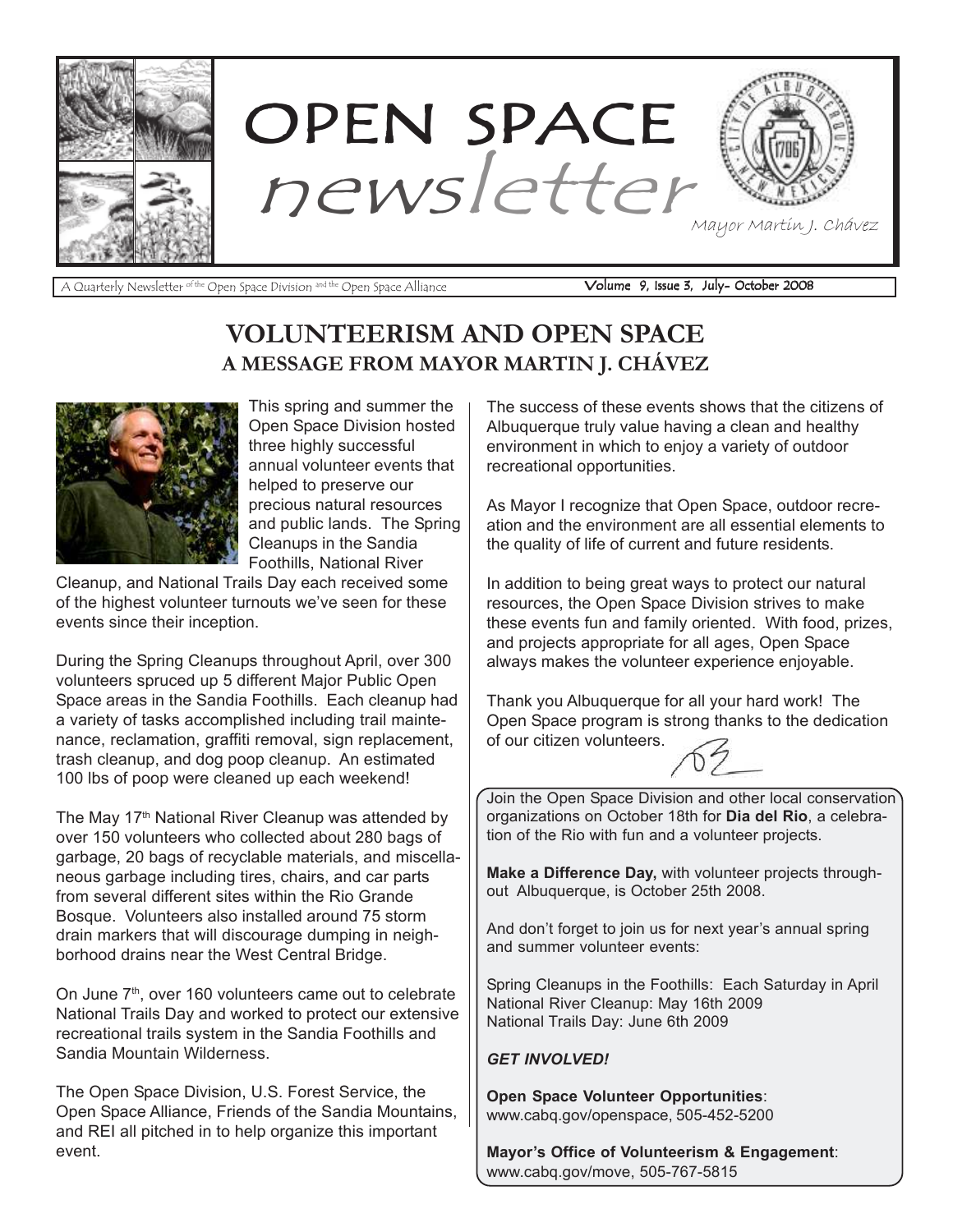# 2 OPEN SPACE NEWS

## ANNUAL VOLUNTEER EVENT SPONSORS

Thanks to our sponsors for making our annual volunteer events such a success!

- · Recreational Equipment Incorporated (REI)
- The Open Space Alliance
- Sportz Outdoor
- · Sport Systems
- · Frito Lay
- · Great Harvest Bakery
- · Whole Foods Market
- · Sunflower Market
- · Stoneage Climbing Gym
- · The Way
- · Friends of the Sandia Mountains
- · Albuquerque Rotary Club
- · Wolfe's Baking Company
- · Satellite Coffee
- · Starbucks Coffee
- · Bowwow Blues
- Sophia's Place Café
- · La Montanita Coop
- · Wal-Mart on San Mateo
- · I Scream Ice Cream
- · General Mills
- · Trader Joe's
- · Martini Grill
- · WeCAN (West Central Alliance of Neighborhoods)
- · Fat Tire Cycle
- · 2 Wheel Drive
- · Rio Grande Community Farm
- · NM BioPark Society
- · Los Poblanos Organics

# Volunteer Opportunities in Our Beautiful Open Space Parks!



Sandia Foothills Volunteers: Are you an early riser? Do you enjoy watching the sun rise over the Sandias and seeing wildlife? If you have some extra time on your hands in the mornings and you don't know what to do with it, we can help you!

Volunteers are needed to assist our Park Attendant staff with opening the Elena Gallegos Picnic Area and the Sandia Foothills Trailheads. All of these facilities need to be opened by 7:00AM. Opening procedures take about  $1 - 1.5$  hours to complete, which means an early start. Rewards include beautiful sun rises, wildlife and our gratitude.

### Petroglyph/Boca Negra Canyon Volun-

teers: We are looking for volunteers to assist our Park attendants at Boca Negra Canyon in the Petroglyph National Monument. Volunteers will typically work 4 hour shifts at Boca Negra and will spend time patrolling trails, passing out information, and interacting with visitors.

Contact Jim Sattler at 452-5213 for details.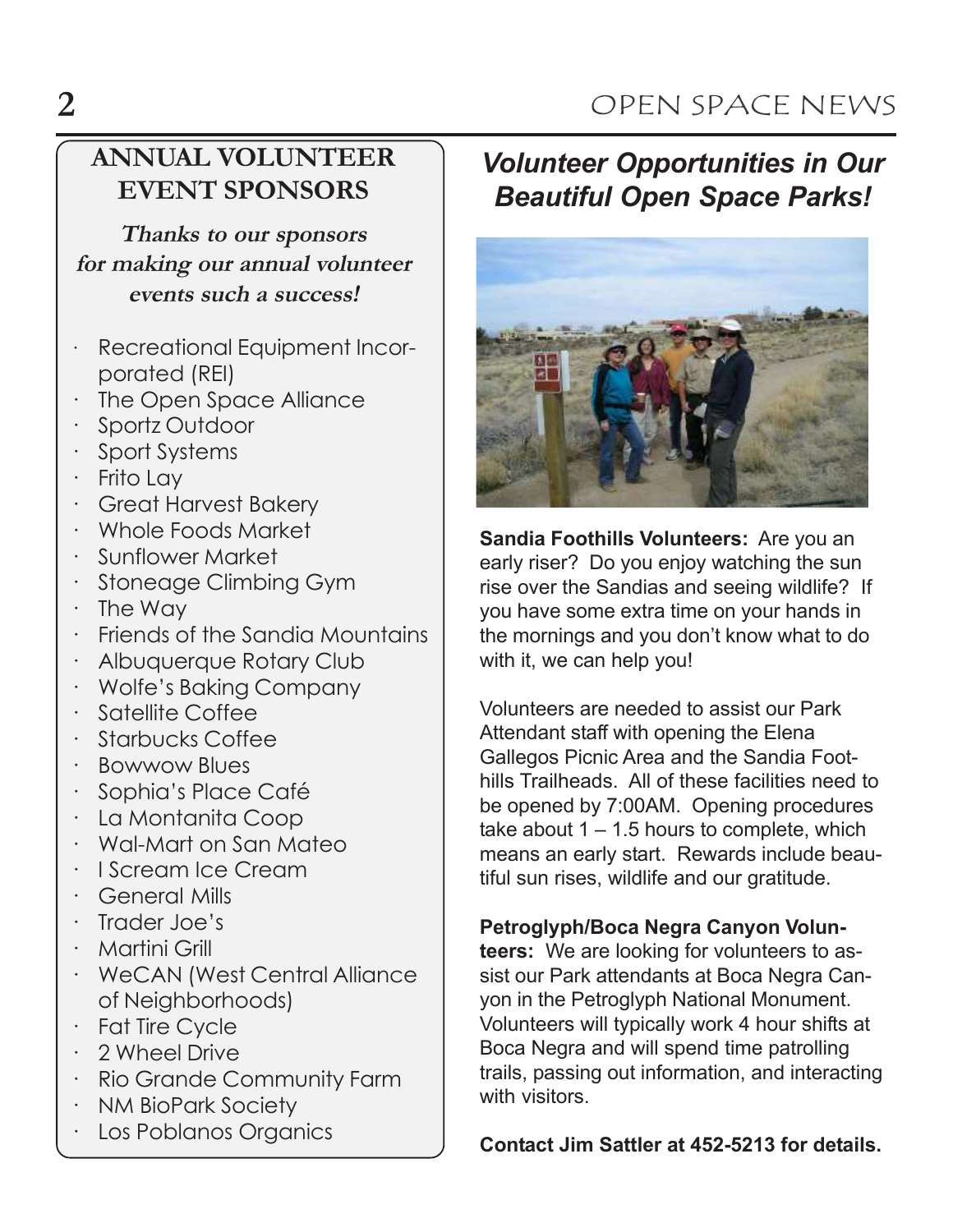### DRY SPRING MEANS HIGH FIRE DANGER

We've had a dry spring this year, with limited rain and strong winds that have wicked away the little moisture we've received. Consequently, fire restrictions are in effect throughout Open Space.

The Trigo Fire in the Manzano Mountains was a clear reminder that fire represents a serious hazard to the environment, private property, and wildlife.

The Rio Grande Valley State Park is particularly at risk for fires. Although bosque restoration crews have cleared significant amounts of non-native species and dead material, the fire danger is still high until monsoon rains arrive. If the summer rains are light, we may extend the fire restrictions well into the summer months.

Partial or full closures of Open Space areas are also an option during this time.

Fire restrictions permanently in place for Open Space are:

- 1. No Smoking
- 2. No Fireworks
- 3. No Open Fires (e.g. campfires, barbecues)
- 4. No Camping

There are developed areas within the Open Space system where barbecues and open fires are allowed, namely the Elena Gallegos Picnic Area. However, during the fire season, Open Space restricts these activities. During fire season, we will clearly post fire regulations throughout Open Space areas.

Please note that smoking in Major Public Open Space areas, especially the Rio Grande Bosque and East Mountain properties, creates an extreme fire hazard and is prohibited at all times. Please follow all posted restrictions and call 452-5200 if you have any questions about our regulations.

## THE 2008 MAIZE MAZE IS COMING!



a a a a a a a a a a a a a a a a a a a a a a a a a a a a a a a a a a a a a a a a a a a a a a a a a a a a a a a a a a a a a a a a a a a a a a a a a a a a a a a a a aa

Rio Grande Community Farm (RGCF) is going to "amaze" everyone once again with the 2008 Maze in the Maize event at Los Poblanos Fields Open Space this fall. The theme for this year's maze is "Made in the Shade," to celebrate the wonderful shade that Rio Grande cottonwoods give to humans and wildlife during the hot days of summer. "MazePlay," a company that specializes in corn mazes,

will cut several acres of corn into the form of a giant cottonwood tree. The special corn used for the maze is intended as a wildlife crop for migratory birds such as Canada geese and Sandhill cranes, who will be visiting us in the fall and winter.

The maze will open on Saturday, August 30<sup>th</sup> and will be open every weekend through Saturday November 1<sup>st</sup>. RGCF is planning a series of special events this year to make the Maze an extra special experience for the whole family. Please note that the dates and themes are subject to change as we get closer to August.

- **Saturday September 6th**  $-$  Grand Opening (time to be determined)
- September 12<sup>th</sup> and 13<sup>th</sup> –Moonlight Maze
- **September 20th Hot Air Balloons at the Maze** (tentative)
- September  $26<sup>th</sup>$  and  $27<sup>th</sup>$  Night-sky Telescopes
- **September 27th Sustainability Fair** (to be determined)
- \* October  $18<sup>th</sup>$  Arts Day (to be determined)
- Halloween and November  $1<sup>st</sup>$  Haunted Maze

#### Hours:

Friday Evenings 6:00 pm – 9:00 pm, Saturdays 10:00 am-9:00 pm, Sundays 12:00 noon-6:00 pm

To schedule a weekday visit or for more information on the maze please call Rio Grande Community Farm at 345-4580.

RGCF is currently recruiting volunteers and maze staff. If you would like to help this be one amaizing year please inquire by calling 505-999-1258 or by emailing riograndecommunityfarm@earthlink.net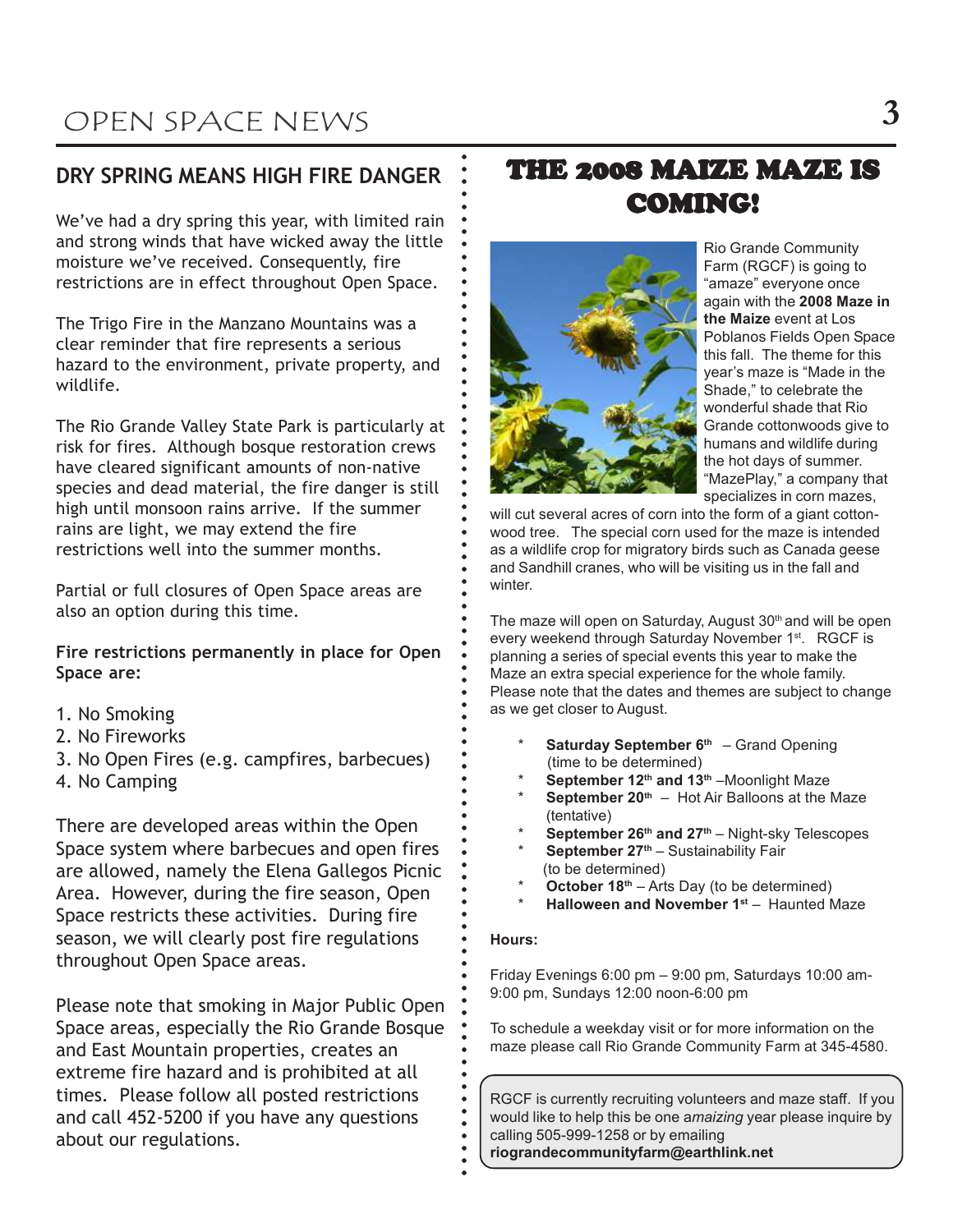# 3rd Annual Open Space: A View with Room Art Exhibition and Sale

Paintings by Invited Artists on view in the Main Gallery and Little Gems, a juried art show of small works by Plein Air Painters of New Mexico members in the Reception Area.



Marylin Drake, La Orilla Acequia (Pastel)

As a thank you for your support of the Open Space Alliance, OSA members only are invited to a private preview & opening night celebration on Friday, September 19 from 5 pm – 8 pm at the Open Space Visitor Center. During the event you can:

• Delight in two outstanding art shows featuring spectacular paintings of Albuquerque Open Space landscapes.

• Meet and mingle with the artists.

• Purchase your favorite paintings before the public sees the show.

- Treat yourself to food, drink and music.
- Enjoy stunning views from the Open Space Visitor Center in the evening.

All this for simply being a member of the Open Space Alliance!

The third annual Open Space: A View with Room Art **Exhibition and Sale** featuring locally and nationally renowned *plein air* (painting in the open air, or outdoors) artists opens to the public on Saturday, September 20.

The paintings, in a variety of media including acrylics, oils, pastels and watercolors, express each artist's unique vision and interpretation of the various landscapes found within the Open Space properties.

30% of all art sales benefit the Open Space Alliance and the programs that promote stewardship and conservation of Open Space lands. "Little Gems" paintings will be available to take as soon as they're purchased, so don't miss the opportunity to buy an original piece of art before the public has a chance to view the show.

#### Not a current Alliance member, or do you need to renew?

Simply use the remittance envelope included in this newsletter that will also serve as your RSVP to the opening night gala. Guests may also join or renew at the door the night of the reception.

Learn more about the Open Space Alliance at www.openspacealliance.org or the Plein Air Painters of New Mexico at www.pleinairpaintersnm.org

Call (505) 897-8831 for more information about this event.

Celebrate with us and enjoy this marvelous evening!



Jeannie Sellmer, Four Hills Open Space

# Surfin' the Rio GRANDE!?

Lots of snow and a cool spring have made for tons of water in the Rio this year. If you haven't had a chance to check out the record high flows in the Rio Grande, plan a trip to one of the Open Space areas in the Rio



Grande Valley State Park and bring your camera! We may not see this much water for years to come. Be aware that the flows have affected some of our trails, so use caution when hiking in the bosque.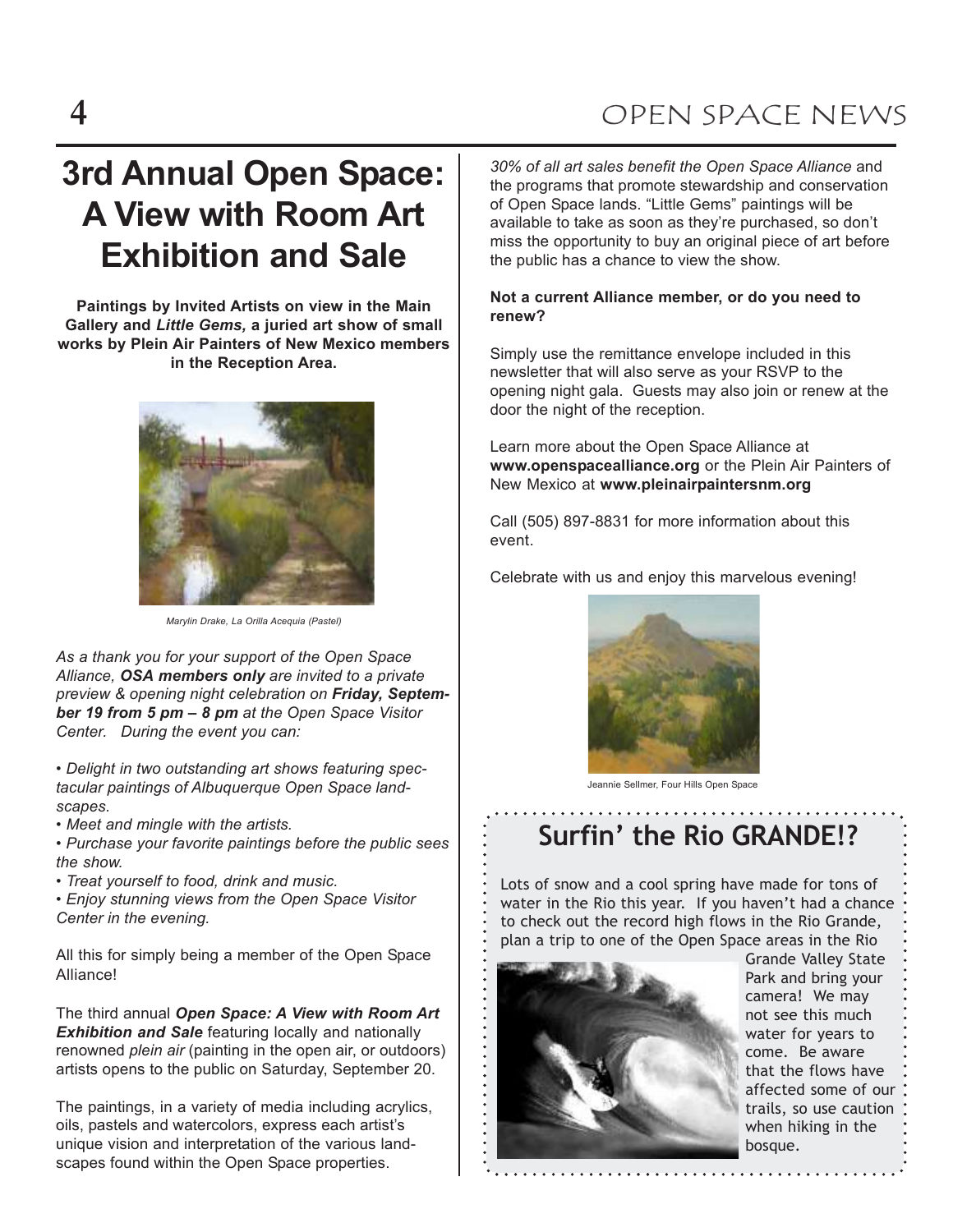### Excerpts from an Interview with Bob Burgan, the First Director of the City's Parks Department, PART 2

 $\neg$ by Matt Schmader, Open Space Superintendent

This article is the second part of a two part article. Part 1 appears in Volume 9, Issue 2, April - June 2008.

I was fortunate enough to get an interview with Bob Burgan on September 13, 2007. Burgan, 89, was the first director of the Parks Department when it was formed in 1954. Our talk took place in his living room as movers packed boxes. The next day he left Albuquerque after living here for 60+ years and moved to Ogden, Utah. – Matt Schmader

RB: The city then proceeded with getting lands down by the river and of course by the extension of Candelaria where we built a structure so people could get an idea of what the aquatic life was and animal life in general as well as the characteristics of the bosque including the vegetation. We also worked with the Corps of Engineers because the City had worked with them for many years before that, when they acquired the use of land for Tingley Beach under the late Clyde Tingley. Later on we hired a man, he'd been a school teacher—

MS: Rex Funk?

RB: Yes, Rex Funk. While I was working there he broadened the scope of interest so that the City negotiated with the Forest Service and they traded land in Las Cruces and were able to put that whole block of land together along the foothills along the Sandias from Central north all the way to Glenwood Hills [ the Elena Gallegos land exchange ].

MS: Now, you were the first actual Director of the Parks Department? This is why I wanted to be able to talk with you because people forget. When did you actually become the Director?

RB: August 23, 1954.

MS: You remember to the day!

RB: I will never forget that.

MS: How old were you then— you must have been pretty young?

RB: I was about 36.

MS: That's pretty young to get an appointment for a big job like that. The City had a number of parks of course, but they never really had a department?

RB: No, they didn't have a department. But they had a superintendent of recreation and a superintendent of park maintenance.

And they were sort of managing the zoo. But the whole department was organized, combining the recreation and the Heights Community Center, which was the only community center at the time. MS: At the time you were hired who was the City Manager?

RB: The City Manager was Ed Engel, he started in April of '54 and he went till 1966 when they booted him out unfortunately, but that was a political deal. [ Politics ] made it more difficult to provide stability for professional types of employees.

MS: I know we only have a couple of minutes here, so—you started in 1954 and you retired when? RB: June 30, 1981. But I was demoted in 1978, about the first of May.

MS: So you served for 24 years as the first department director and your comment is interesting because we've had several since then that have not lasted as long nor been in the profession necessarily.

RB: Well, Orlie [ Sedillo] took over from me and he was a professional.

MS: I know that as you sit here now and you're getting ready to move out of Albuquerque, I'm just going to ask you what you feel like was your greatest accomplishment or what sort of memories do you leave behind as your legacy?

RB: The main thing I feel, having had some responsibility with it, was expanding the recreation services for the people—recreation in the sense that we built tennis courts and baseball fields, we built swimming pools, we built golf courses, more community centers, and we got more land which could be used by the public. The whole mission was to provide opportunities for people to have something constructive to do in their leisure time. In order to do that you have to have not only people who are trained to do this kind of work but you also have to be able to provide facilities for the people to use. So I think that it's sort of three major points: recreation, parks, and land acquisition which included the Open Space. Those are the main things. MS: Thank you, Bob— this community is much better because of everything that you've done.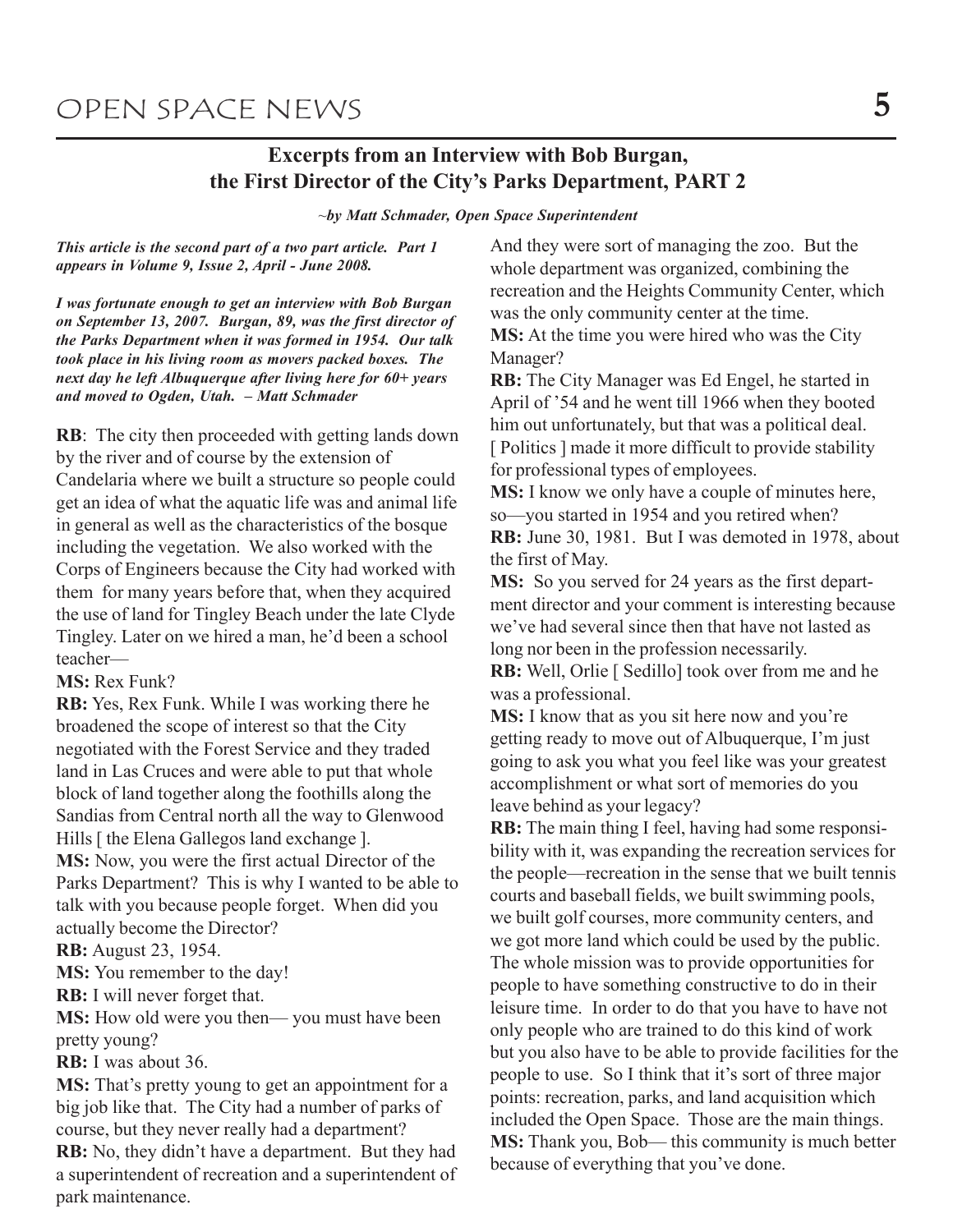# Bosque Restoration and Open Space

~by Martin Martinez, Open Space Forester

The Bosque Ecosystem Restoration Project is an ongoing project for the environmental revitalization of the Rio Grande Valley State Park (RGVSP) cottonwood forest. One of the main components of the project is extensive reforestation and revegetation with native plant species.

This winter Open Space planted 1000 cottonwood trees and 200 Black Willow trees throughout the RGVSP. Additionally, we assisted the Rio Grande Nature Center and Army Corps of Engineers in planting 2000 Coyote willows, 75 black willows, and 100 cottonwood trees along the newly constructed silvery minnow channel near the Nature Center. This summer we are reseeding the channel with native grasses and planting native shrubs.

Additionally, within the RGVSP Open Space there are hundreds of acres of native grasses that we have planted and that have already germinated.

The reduction of high fuel loads by clearing has been ongoing and will continue until the native flora and fauna has been established. This aspect of the project will help to reduce the risk of fire in the bosque.

For additional habitat diversity, we've built many "swales," which are depressions that maintain areas with moist soil, to create habitat for critters such as the Willow Fly Catcher. The project also includes creating low flow channels for the silvery minnow. There have been 4 wetland projects that have been completed this year for silvery minnow and waterfowl habitat.

New researched projects such as overbank flooding during high flow have allowed water from the river to flood areas that have not seen this water level for 30 years. It is exciting to see the "feathering" caused by this procedure, where the water spreads out along the riverbed.

Additionally, the revitalization of the Pueblo Montano area has been accomplished by planting shrubs and new bosque native grasses.

This area is used quite extensively by the public and includes a sculpture garden, which serves as a tribute to wildland fire fighters.

Also this year, a new native plant nursery has been constructed to allow Open Space to produce native plant species for restoring the bosque.

This plant material center will hold up to 10,000 native plants. Tree New Mexico was awarded a \$410,000 Collaborative Forest Restoration Program Grant and is partnering with the City Open Space Division to construct the native plant nursery at the City's Candelaria Farm.

The Nursery will provide a sustainable source for native plant species that will be part of our re-forestation efforts within the 2,600 acres of bosque and over 50 miles of shoreline in the Rio Grande Valley State Park.

Tree New Mexico, along with other Federal, State and local organizations announced the dedication of the Rio Grande Bosque Native Plant Nursery at the City's Candelaria Farms on Saturday, May 3, 2008.

## Volunteer Appreciation Banquet a a a a a a a a a a a a a a a a a a a a a a a a a a a a



July 10 5pm - 8pm Open Space Visitor **Center** 

Join us in honoring Open Space Volunteers for their accomplishments, dedication, and stewardship of Open Space lands and facilities. A catered dinner will be followed by an awards ceremony. Volunteers are invited to bring a family member or friend.

Please call 897-8865 to RSVP.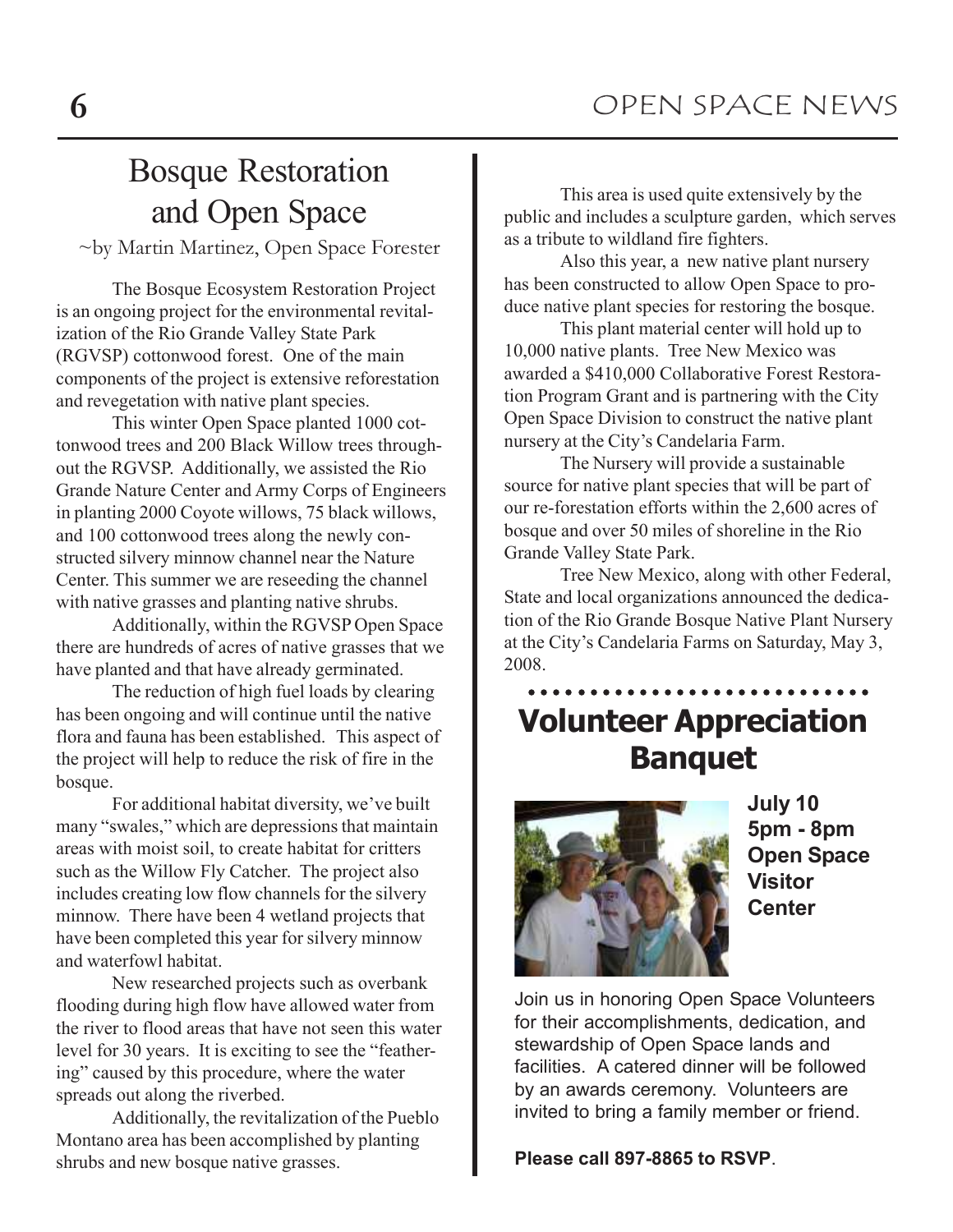## Plein Air Painters of New Mexico

### by Marilyn Drake

(PAPNM) is an organization of artists dedicated to preserving and promoting the tradition of painting en plein air — in the open air, or outdoors. PAPNM provides regular opportunities for members to paint together at paintouts and also hosts exhibitions and workshops. PAPNM evolved from Plein Air New Mexico, which was founded by Deborah Paris in 2004.

Since the City of Albuquerque's Open Spaces offer an abundance of scenic locales in which to paint, PAPNM fully supports the efforts of the Open Space Alliance by participating in Open Space: A View with Room Art Exhibit and Sale. This special fundraising event benefiting OSA has grown to include many well-known established artists as well as providing other PAPNM members the opportunity to enter "Little Gems," a juried show of smaller works.

Additionally this year, PAPNM has arranged for a series of reasonably priced one-day workshops and demonstrations to be held at various Open Space lands. They are open to the public and conducted by experienced instructors working in all media. Details can be found on the PAPNM website. Space is limited, so reserve early at: www.pleinairpaintersnm.org

Building upon the tradition of New Mexico's early plein air painting pioneers of the late 19th century, PAPNM schedules monthly paintouts in various parts of the state. PAPNM offers opportunities for contemporary *plein air* painters throughout the nation to experience our splendid open spaces by organizing an annual *plein air* painting event.

Please join us on one of our paintouts and see for yourself how wonderful it is to paint New Mexico en plein air.

For more information about PAPNM, please visit our website: www.pleinairpaintersnm.org

### Please Respect the Wildlife in Open Space. You are a Guest in Their Home.

Open Space is home to an abundance of wildlife. In our diverse Open Space lands, visitors can expect to see harmless creatures such as lizards, birds, turtles, rabbits, squirrels, etc.



Infrequently visitors may also observe snakes

(including rattlesnakes), bobcats, coyotes, mountain lions, and bears. Attacks and injuries due to wildlife are extremely rare, and mostly occur when people provoke an animal.

If you see wildlife in Open Space, keep at a distance and remain calm. If you encounter a large mammal such as a bobcat or bear, make noise and try and make yourself look bigger. They will typically run away. Always keep small children in view. Always keep dogs on a leash for their safety and yours.

Remember, wildlife is a precious natural resource, and we are guests in their home.

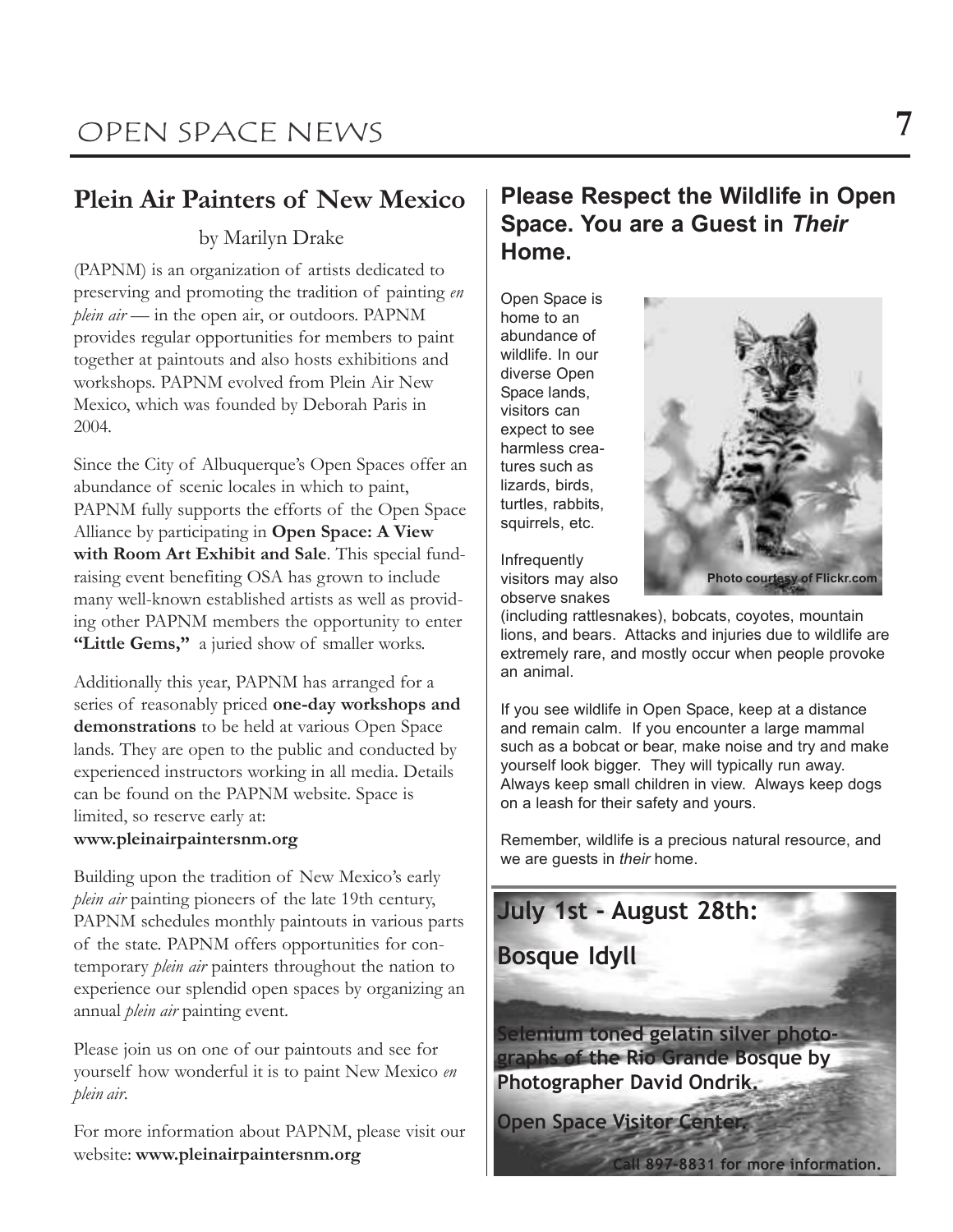### The Lore of Los Duendes By James Lewis, Associate Planner

Most people probably take trails for granted without giving much thought to the design or sustainability of a trail. Those of you who have built trails with Open Space know a great deal of time and care goes into the planning, design and construction of our trails. If you have built trails with Open Space, what you are about to read should be a fascinating tale of the trail building lore of los duendes.

The new book, 60 Hikes Within 60 Miles: Albuquerque by Stephen Ausherman is a must read for people who love trails, nature, exploration, and interesting facts of the Albuquerque area and the 60 mile radius beyond. Stephen Ausherman reached the following conclusion after his experience hiking out at the Golden Major Public Open Space: "Weeks passed, and the [pink survey] flags were replaced with a freshly scraped path marked with cairns. Unable to locate anyone to take credit for the trail work, I reached the only logical conclusion: the land was beset with los duendes. Some people describe them as industrious elves, others as evil dwarfs." Open Space workers and volunteers are indeed industrious, but did you ever think that someone one day would associate us with mythical creatures?

So who in reality are los duendes?

Ausherman points out that in a 1910 paper written by Aurelio Macedonio Espinosa titled New-Mexican Spanish Folk-Lore, "los duendes are identified as individuals of small stature who frighten the lazy, the wicked and in particular the filthy." The Open Space "duendes" must be extremely frightening to the lazy, as we prefer and often attract hardworking, good natured, and somewhat clean individuals to help build trails.



I conducted a bit more research about los duendes to inquire if us "trail builders" are really this "frightening" or "evil". I believe that los duendes are not all that bad. Although the Open Space "duendes" may be short, sometimes a bit slow, sport huge ears, whiskers, carry trail building tools such as McLeods and Pulaskis, and with almost all of our names beginning with the letter "J", we are exceptionally good at what we do.

I found that elves are part of the race called feérica and are known by different names throughout the world. In Europe for example, elves are also known as trolls, fairies, hobgoblins, leprechauns, pixies, trasgos, gremlins, tontems, lutins, kobolds, and gnomes. The most uplifting piece of information I found is that los duendes and their counterparts are defined as guardians of nature and human beings. But it may be most accurate to identify us with the sub-species of los duendes called gnomes. Research shows that gnomes adore animals, beautiful gems, and jokes of all kinds. Gnomes have a great sense of humor and they love puns, jokes, and games. They also take pleasure in tricks, the more intricate the better. They also apply the same dedication to more practical arts, such as engineering trails, as they do to their pranks. Their curiosity makes them skilled engineers, since they are always trying new ways to build things. Outstanding!

This concludes that *los duendes* are builders and engineers of sustainable trails that protect nature by reducing erosion and leaving as little impact on the environment as possible. Furthermore, these sustainable trails help human beings by their carefully designed and engineered layouts that minimize sharp turns and steep downhill sections creating an enjoyable recreational experience for all users. Therefore, the Open Space Division encourages anyone who has wondered about building trails to come out and participate at any of the Open Space Division's upcoming trails projects. Who wouldn't want to become a duende for a day? We promise that it won't make your ears grow........too much.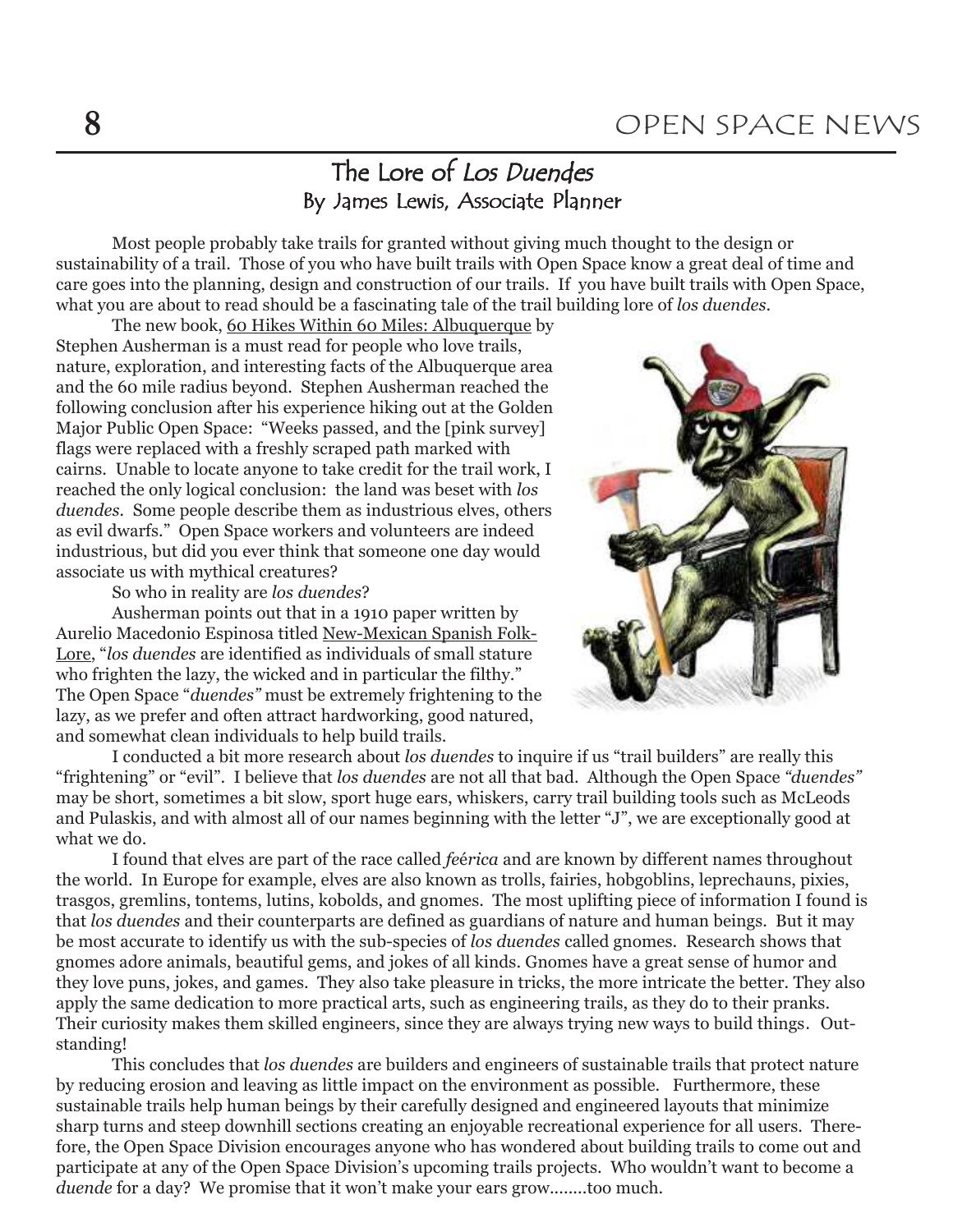#### JULY 2008

July 1st - August 28th: Bosque Idyll. Selenium toned gelatin silver photographs of the Rio Grande Bosque by Photographer David Ondrik. Open Space Visitor Center. Call 897-8831 for more information.

July 5th: Visitor Center Volunteer Training 10:00am-3:00pm, Open Space Visitor Center. Open Space Visitor Center Volunteers greet visitors, provide information about the Center and the greater Open Space system, and help in areas that suit their interests such as education, gardening, and special events. Training covers Open Space history and geography, volunteer responsibilities, and a tour of the facility. Call 897-8831 to register.

July 12th 3-5pm: Reception for Bosque Idyll, Open Space Visitor Center.

July 12th 9:30am - 12:30pm: Advanced Nature Journaling. Open Space Visitor Center. Take your nature journaling to a new level with Margy O'Brien. Bring a blank sketch book of your choice, pencils and any art supplies you enjoy using. Sun protection, water and a portable stool or blanket for your comfort are recommended. Cost is \$15.00 per person. Space is limited to 20 people, 10 years old and above. Call 897-8831 to register.

July 23rd, 6:00 PM: Outdoor puppet show with puppet maker and performer, Sunny Birkland. Bring a blanket or chairs and a picnic dinner. Please, leave the pooch at home.

July 27th 9:30am - Noon: Home Composting Made Easy. Open Space Visitor Center. Space is limited to 30 people. Call 897- 8831 to register.

#### AUGUST 2008

ONGOING through August 28th<sup>:</sup> Bosque Idyll. Selenium toned gelatin silver photographs of the Rio Grande Bosque by Photographer David Ondrik. Open Space Visitor Center.

August 9th and August 23rd: Survival: Living Off the Land - Mike Bochnia, Survival Specialist. Call 897-8831 for more information.

August 16th 9:30am-12:30pm: Nature Journaling for Beginners. Learn how to begin your own nature journal. Prior art experience is not necessary. See July 12th event for information on what to bring. Space is limited to 20 people, 10 years old and above. Call 897-8831 to register.

August 23rd Presentation & Book Signing: Stephen Ausherman's 60 Hikes within 60 Miles: Albuquerque. Call 897-8831 for more information on this event.

August 30th Advanced Nature Journaling, 9:30am - 12:30pm. Open Space Visitor Center. See description of the June 12th event.

#### SEPTEMBER 2008

September 6th Pinch Pot Workshop, 10am - Noon, \$10.00 fee. The art of pinch pots is thousands of years old. Laguna Pueblo potter, Michael Cantina, will teach you how to make these ancient vessels and then fire them for you. All materials will be provided. Please dress to get messy. Space is limited to 20 people, 7 years old and up. Call 897-8831 to register.

September 6th, 3:00 PM: Book Signing with Hanging with Bats author, Karen Tashek. Book available at the Open Space Visitor Center in August.

September 13th Ancient Agriculture: A Special presentation by Estevan Arellano. Open Space Visitor Center. Call 897-8831 for more details.

September 20th: 3rd Annual Open Space: A View with Room Art Exhibition and Sales. Exhibit officially opens to the public.

September 27th National Public Lands Day. Special events to be announced. Call 452-5200 for more information.

September 27th Urban Farm Festival. Open Space Visitor Center. Call 897-8831 for more details.

Note: The Open Space Visitor Center is located at 6500 Coors Blvd. between Montano and Paseo del Norte.

Please see www.cabq.gov/openspace for a regularly updated calendar of events.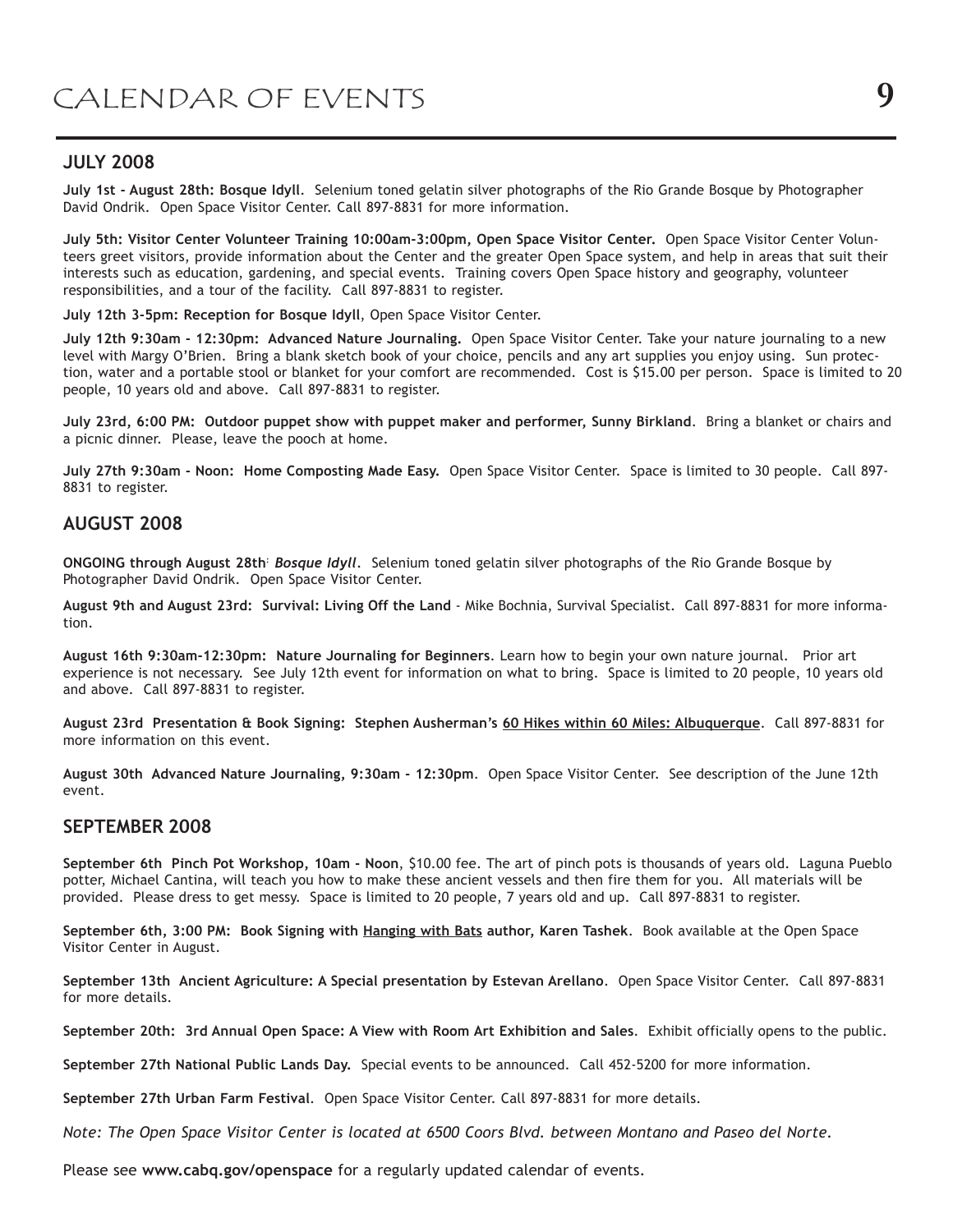a a a a a a a a a a a a a a a a a a a a a a a a a a a a a a a a a a a a a a aa

 a a a a a a a a a a a a a a a a a a a a a a a aa

### Saturday SUNSET SERIES at the Elena Gallegos Picnic Area

The Saturday Sunset Series will feature talks, demonstrations and shows by some of Albuquerque's best speakers, teachers and performers at the Elena Gallegos Picnic Area Amphitheater on Saturdays at 7:00pm.

July 5: Insects and Spiders of the Area – Talk by Sandra Brantley and David Lightfoot from the UNM Biology Department

July 12: Bat Chat – Talk by Rob Yaksich from NM State Parks

July 19: CumuloNimbus – Musical performance of flutes, drums and storytelling

July 26: Birds of Prey – Animal demonstration and talk by Denise Coil of Wildlife Rescue

August 2: Lights, Color, Kaleidoscopes – Talk by TK O'Geary of La Casita De Kaleidoscopes

August 9: Folk Music, Storytelling and Dance – An



evening of ancient tales and original music on guitar, fiddle and flute - Johanna and Scott Hongell-Darsee

August 16: Wolves – Wanagi Wolf Fund – Animal demonstration and talk by Stephanie Kaylan

August 23: Chris Nolan, One Man Band – Musical **Performance** 

August 30: Ice Age Vertebrates of the Albuquerque Area – Educational talk by Gary Morgan of the NM Natural History Museum

### SUNDAY HIKES - Taking place throughout Open Space. On Sundays, starting at 9:00 a.m., unless stated otherwise.

Hikes with an \* will be included in our partnership with the Nicodemus Wilderness Project's Apprentice Ecologist Initiative (see www.wildernessproject.org for more information). We hope that youth who attend most or all of the designated hikes will follow through with an Apprentice Ecologist Project and essay. The young, student author of the best essay could win a \$500 scholarship. Call 452-5222 for more details and directions.

July 6: \*Petroglyphs of Piedras Marcadas – Dr. Matt Schmader, Open Space. Meet at the Piedras Marcadas Canyon Trailhead for a 3 hour hike.

July 13: \*Volcanoes and Geology – Larry Crumpler, NM Natural History Museum. Meet at the volcanoes in the Petroglyph National Monument for a 2 to 3 hour hike.

July 20: Albuquerque Overbank Project 10th Anniversary Hike – Nancy Umbreit, Bureau of Reclamation Biologist. Meet at the Bosque Gate on the west side of the river off Cesar Chavez. This is a 2 to 3 hour hike. Please pre-register (452-5222)

July 27: \*Community Gardening – Ian Simmons of the Rio Grande Community Farms. Meet at Los Poblanos Fields for a 2 to 3 hour talk and hike.

August 3: Introduction to GPS – Erik Zsemlye, Open Space. Meet at the Elena Gallegos Double Shelter for a 2 to 3 hour instruction. Bring your GPS, limited borrowing. Pre-register by calling 452-5222

August 10: Basic Orienteering by NM Orienteers – Elena Gallegos Double Shelter. 2 to 3 hour instruction by the NM Orienteers. Pre-registration required, 452-5222.

August 17: \*Survival: Living Off the Land - Mike Bochnia, Survival Specialist. Elena Gallegos Double Shelter. A 2 to 3 hour talk and demonstration.

August 24: \*Organic Farming – Monte Skarsgard of Los Poblanos Organics. Los Poblanos Fields. A 2 to 3 hour talk and hike.

August 31: \*Tracking and Animal Signs – Casey McFarland, Tracking Specialist and Survivalist Mike Bochnia. Location to be announced. A 2 to 3 hour instruction.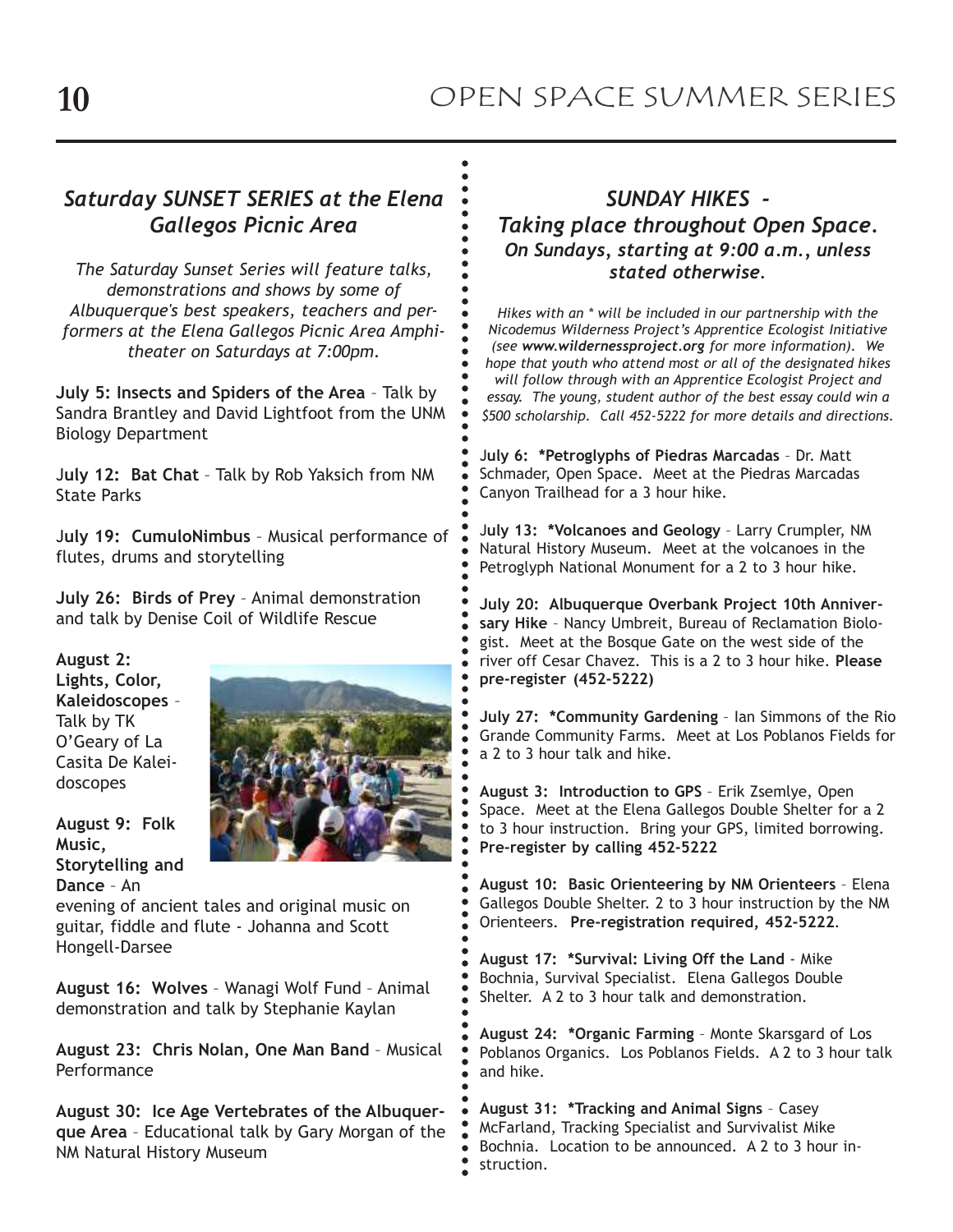### Meet the Author of 60 Hikes within 60 Miles: Albuquerque Stephen Ausherman at the Open Space Visitor Center on August 23rd!



Stephen Ausherman is a local author that takes you to classic trails and reveals new paths in his new hiking guide. Hikes lead to ancient pueblos, ghost towns, slot canyons, strange hoodoos and other treasures in the heart of New Mexico, all just a daytrip or less from the Duke City. Ausherman's book is available at the Open Space Visitor Center bookstore.

See www.cabq.gov/openspace or call 897-8831 for more information about this and other exciting activities at the Open Space Visitor Center.

### Volunteer at the Open Space Visitor Center Traditional Demonstration Garden



Help cultivate a demonstration garden that represents several early farming methods and the foods that were collected and cultivated in New Mexico. This is intended to be an educational garden where groups can actively take part in its development and observe its successes and failures.

Farming methods that will be represented are terraced arroyo, waffle garden, cobble mulch garden, and orchards. Projects will involve preparing garden areas, planting, mulching, weeding, watering, harvesting, preparing seeds for storage and more. Volunteers should be at least 14 years old or accompanied by an adult. Participants will need work gloves, sun protection, sturdy shoes and water. Groups up to 10 people welcomed. Call 897-8831 to find out how to get involved.

#### HELP SUPPORT THE OPEN SPACE ALLIANCE BY READING YOUR NEWSLETTER ONLINE!

 $\sim$ This year, consider canceling your subscription to the Open Space News and view each issue on our website, www.cabq.gov/openspace/news

If you view the newsletter online, you can choose to print out the articles that are of most interest to you, or simply read all the articles on your computer. Canceling your subscription saves trees, and it also saves the Open Space Alliance printing and mailing costs—that much more cash to put toward education and conservation projects on Open Space properties.

To cancel your subscription: Send an email to the new Open Space News editor, Kent Swanson at kswanson@cabq.gov and tell him to cancel your subscription to the Open Space newsletter. Thanks again for supporting the Open Space Alliance and the Open Space Division!